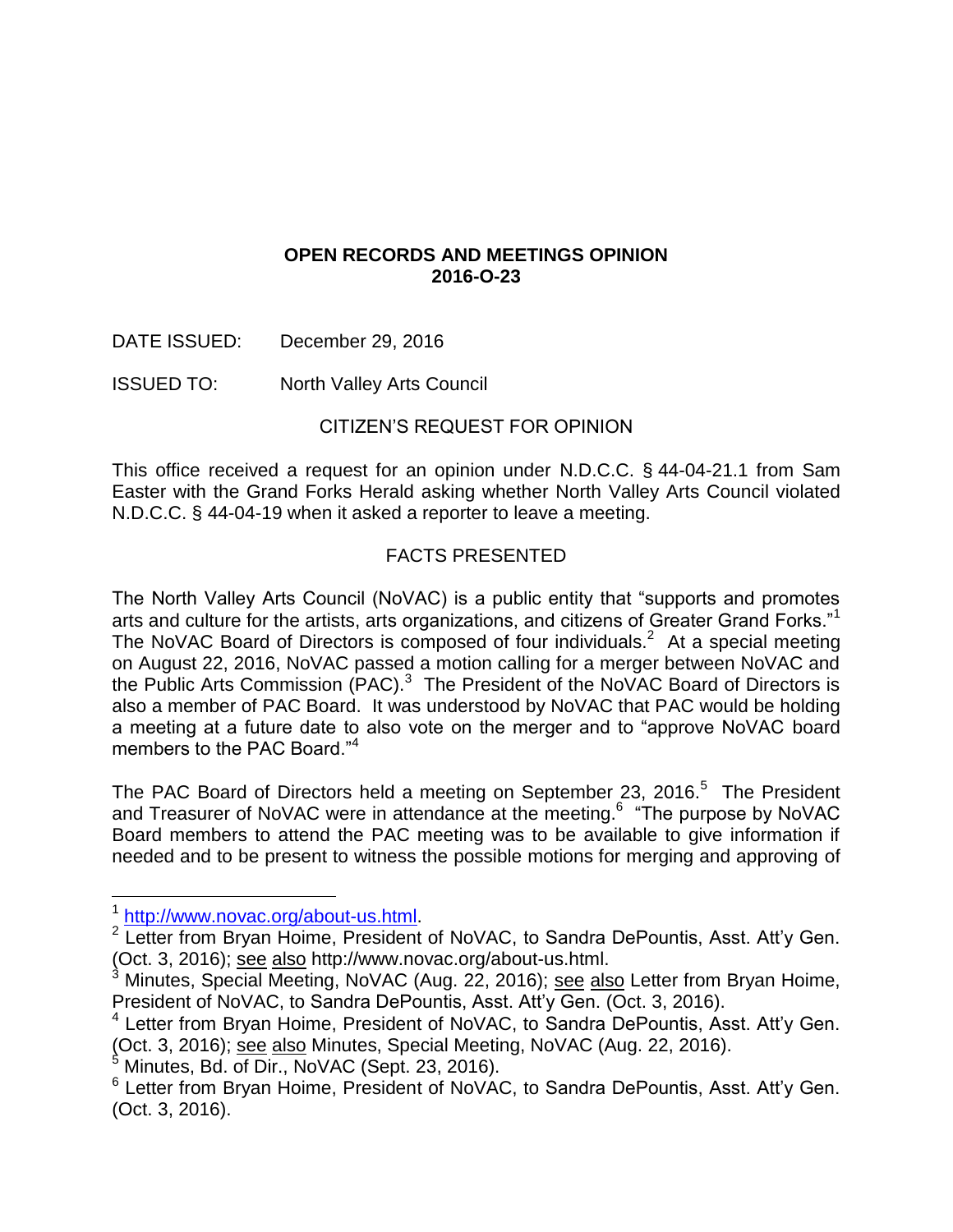#### OPEN RECORDS AND MEETINGS OPINION 2016-O-23 December 29, 2016 Page 2

NoVAC Board members to the PAC."<sup>7</sup> Although PAC noticed the September 23, 2016, meeting, the agenda did not specifically refer to NoVAC. During the "PAC Business Plan" part of the meeting, PAC discussed budget reports for merging with NoVAC. $8$ After discussion, a vote was taken and approved to merge PAC with NoVAC.<sup>9</sup> Even though a quorum of the NoVAC board was present, NoVAC did not provide notice of the September 23, 2016, PAC meeting. The Grand Forks Herald was not allowed to attend the meeting and requests an opinion on whether the meeting was subject to the open meetings law.<sup>10</sup>

#### **ISSUE**

Whether it was a violation of N.D.C.C. § 44-04-19 when a reporter was asked to leave a meeting of a quorum of NoVAC's Board of Directors who attended a September 23, 2016, meeting of the PAC to discuss a future merger of the two entities.

#### ANALYSIS

"Except as otherwise specifically provided by law, all meetings of a public entity must be open to the public."<sup>11</sup> A "meeting" occurs when a quorum of the members of the governing body is present and "public business" is being considered or discussed.<sup>12</sup> "Quorum" means "one-half or more of the members of the governing body."<sup>13</sup> "Public business" includes all matters that relate or may foreseeably relate in any way to the performance of the public entity's governmental functions or use of public funds.<sup>14</sup> Open meetings law requires public notice to be given in advance of all meetings and meeting minutes be taken.<sup>15</sup>

This office has long recognized that when a quorum of members of a governing body attends a meeting of another group, and the group's discussion pertains to the public business of the governing body, the attendance of the members of the governing body

 $\frac{7}{10}$ 

 $8\overline{A}$ genda, Bd. of Dir., PAC (Sept. 23, 2016); Minutes, Bd. of Dir., PAC (Sept. 23, 2016).  $9$  Minutes, Bd. of Dir., PAC (Sept. 23, 2016).

<sup>&</sup>lt;sup>10</sup> Email from Sam Easter, The Grand Forks Herald, to Att'y Gen. (Sept. 27, 2016, 5:54 PM).

 $11$  N.D.C.C. § 44-04-19. NoVAC recognizes it is a public entity subject to open meetings law. Letter from Bryan Hoime, President of NoVAC, to Sandra DePountis, Asst. Att'y Gen. (Oct. 3, 2016).

<sup>12</sup> N.D.C.C. § 44-04-17.1(9) (definition of "meeting").

 $13$  N.D.C.C. § 44-04-17.1(15) (definition of "quorum").

<sup>&</sup>lt;sup>14</sup> N.D.C.C. § 44-04-17.1(12) (definition of "public business").

 $15$  N.D.C.C. §§ 44-04-20; 44-04-21(2).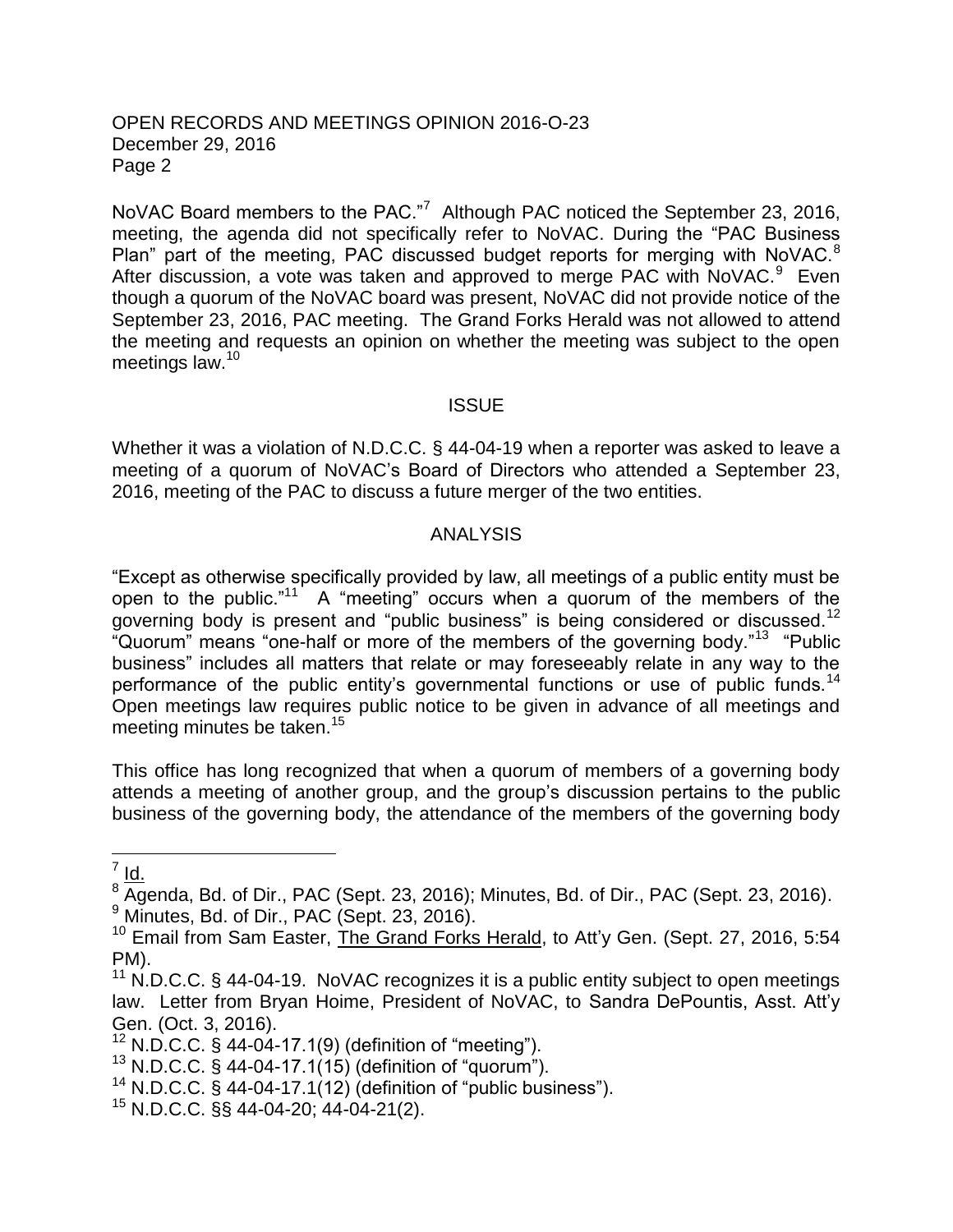#### OPEN RECORDS AND MEETINGS OPINION 2016-O-23 December 29, 2016 Page 3

is a "meeting" subject to open meeting laws, even if the attendance of a quorum at the meeting is unplanned or unexpected.<sup>16</sup> This conclusion applies even if the members of the governing body merely listen, do not participate in the meeting, or attend merely as a "concerned citizen."<sup>17</sup>

The September 26, 2016, meeting was attended by a quorum of the NoVAC Board of Directors.<sup>18</sup> Prior to this meeting, NoVAC voted to merge with PAC and attended this meeting specifically to provide any information, if needed, involving the merger.<sup>19</sup> During the meeting, the merger was discussed at length and a motion was made to accept NoVAC as a partner and merge the organizations. The "public business" of NoVAC was therefore considered and discussed during the PAC meeting. The September 23, 2016, meeting was a "meeting" of NoVAC that required public access,<sup>20</sup> proper notice, $2^1$  and meeting minutes.<sup>22</sup>

### **CONCLUSION**

Attendance by two of the four members of the NoVAC Board of Directors at the PAC's September 23, 2016, meeting constituted a "meeting" of NoVAC because a quorum was present and public business was discussed. It was a violation of open meeting laws to deny public access.

### STEPS NEEDED TO REMEDY VIOLATION

NoVAC must create detailed meeting minutes of the discussions relating to its public business that occurred during the September 23, 2016, PAC meeting. These minutes must be provided to Sam Easter, and anyone else requesting, free of charge.

Failure to take the corrective measures described in this opinion within seven days of the date this opinion is issued will result in mandatory costs, disbursements, and reasonable attorney fees if the person requesting the opinion prevails in a civil action

 $\overline{a}$ 

<sup>16</sup> N.D.A.G. 2013-O-14; N.D.A.G. 2012-O-06; N.D.A.G. 2008-O-10; N.D.A.G. 98-O-18; N.D.A.G. 98-O-08.

<sup>17</sup> N.D.A.G. 2013-O-14; N.D.A.G. 2012-O-06; N.D.A.G. 2008-O-10; N.D.A.G. 98-O-18; N.D.A.G. 98-O-08.

<sup>&</sup>lt;sup>18</sup> Letter from Bryan Hoime, President of NoVAC, to Sandra DePountis, Asst. Att'y Gen. (Oct. 3, 2016). Two of the four Board of Directors members were present at the meeting.

<sup>&</sup>lt;sup>19</sup> Id.; see also Minutes, Special Meeting, NoVAC (Aug. 22, 2016).

 $^{20}$  N.D.C.C.  $\frac{64}{3}$  44-04-19.

<sup>21</sup> N.D.C.C. § 44-04-20.

 $^{22}$  N.D.C.C. § 44-04-21(2).